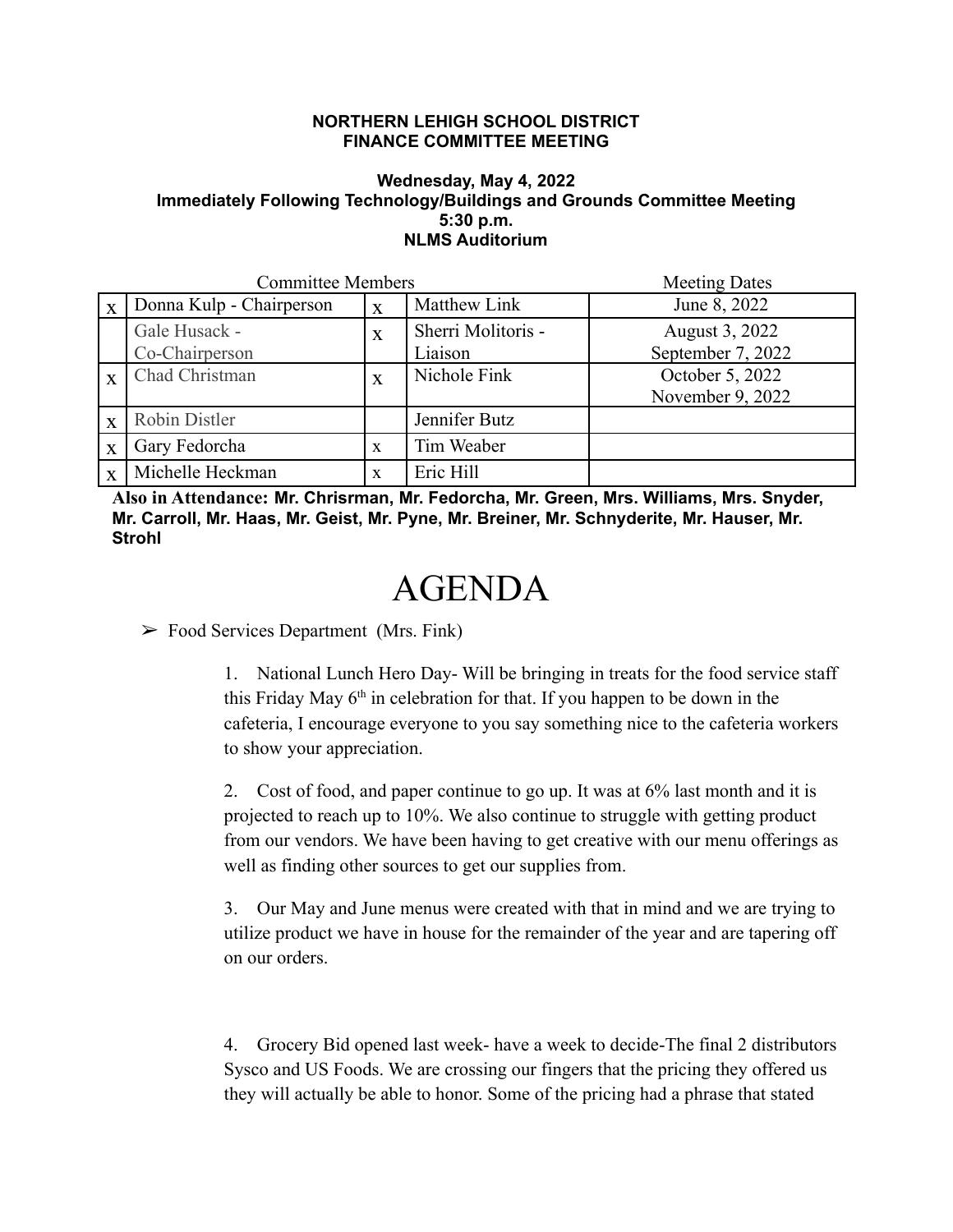pending price adjustments by manufacturer. Final Meeting with the Lenorco group Friday 5/6 morning at 9 am.

5. Summer feeding- SSO summer feeding program- Applications for this has not opened yet, I spoke with Sherri Baker from Pa department of Ed, and as soon as there is a date that applications are open they will be releasing a memo to us. Pa Dept of Ed is waiting on more details from the USDA.

We do meet eligibility to run the SSO program this summer at all sites. **This summer only**, they are allowing site eligibility to be based on what is called the ISP (Identified Student Percentage). This is a formula that takes number of students who are Direct Cert via Medicaid, SNAP, TANF divided by the enrollment of the school and multiplied by 100. (PE: 82.03%, SE: 72.62, MS 59.14%, HS 57.04%).

No longer allowed to have "grab and go" style meals (this was only allowed last year due to COVID). With an open site you must allow the students to eat on site whether that is indoor or outside. Working out the logistics of this currently in preparation for summer feeding.

6. USDA issuing us SCA Funding (Supply Chain Assistance Funds) anticipated May 13<sup>th</sup>. Total allocated funds for our school district is \$34,736.57. Usage of these funds must be logged until depleted, and are only able to be used to purchase minimally processed foods.

7. Finally, the foods Service revenue and expense report can be reviewed in detail in the board report. Overall in the positive.

8. Our participation for both breakfast and lunch at all 4 schools has been consistent over the last couple of months. Breakfast participation in particular has been as high as 130 students (normally 80-90 students). We have opened up registers at the elementary schools to offer snacks (chips, cookies, ice cream) they can purchase ala cart, they have been enjoying this, and this has helped with our overall sales.

- $\triangleright$  PFM Presentation Financial Advisors
	- See [presentation](https://drive.google.com/file/d/1XTzwCt10ApkbYYtctWAuWPf_TpbY4hE2/view?usp=sharing)
	- Committee requested more time to consider the options
- ➢ Budget Presentation
	- See [Presentation](https://drive.google.com/file/d/1UVD_BOKWqEByg16mluSyC354YKdZMOno/view?usp=sharing)